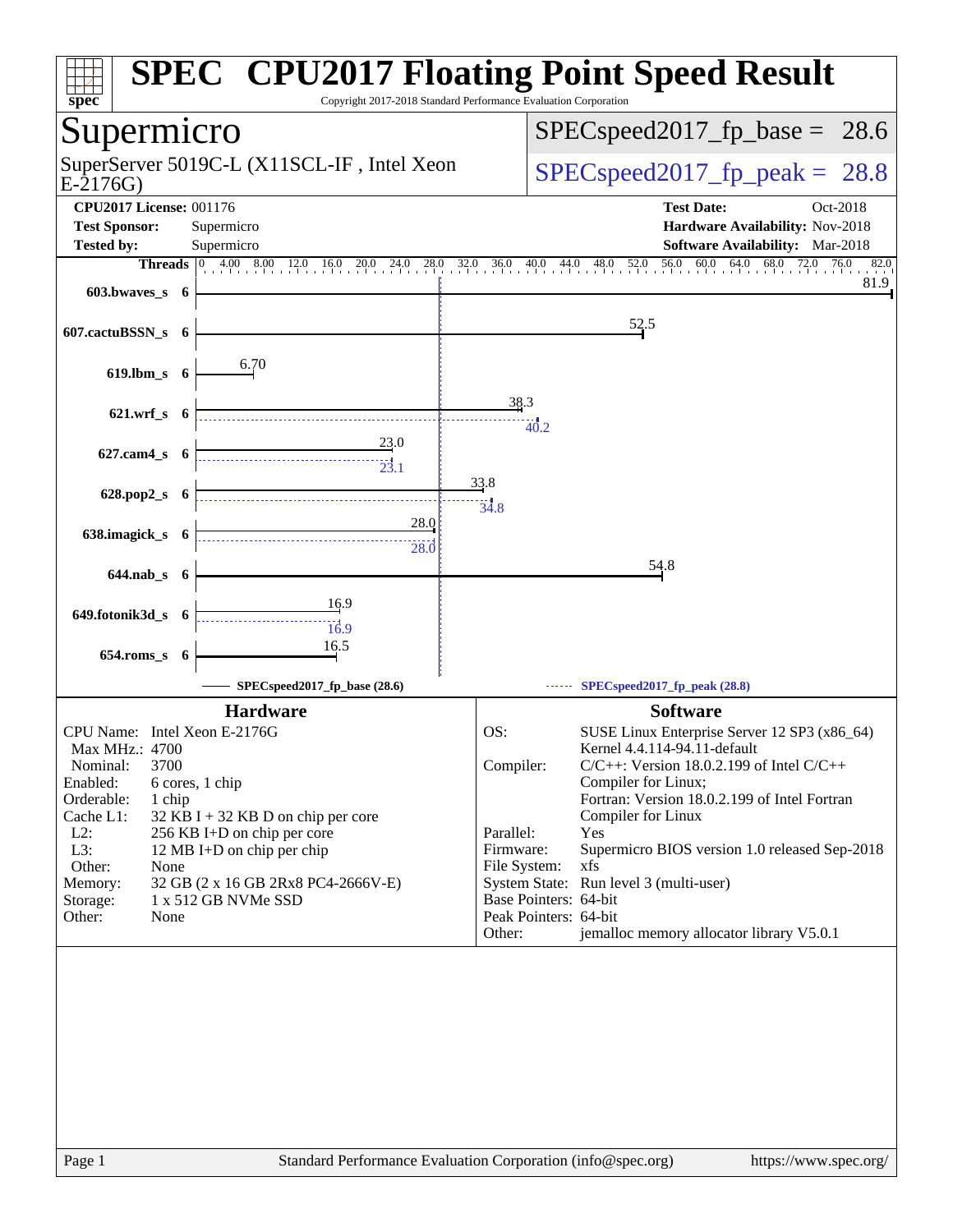

Copyright 2017-2018 Standard Performance Evaluation Corporation

# Supermicro

E-2176G) SuperServer 5019C-L (X11SCL-IF, Intel Xeon  $SPEC speed2017$  fp\_peak = 28.8

 $SPECspeed2017<sub>fp</sub> base = 28.6$ 

**[CPU2017 License:](http://www.spec.org/auto/cpu2017/Docs/result-fields.html#CPU2017License)** 001176 **[Test Date:](http://www.spec.org/auto/cpu2017/Docs/result-fields.html#TestDate)** Oct-2018 **[Test Sponsor:](http://www.spec.org/auto/cpu2017/Docs/result-fields.html#TestSponsor)** Supermicro **[Hardware Availability:](http://www.spec.org/auto/cpu2017/Docs/result-fields.html#HardwareAvailability)** Nov-2018 **[Tested by:](http://www.spec.org/auto/cpu2017/Docs/result-fields.html#Testedby)** Supermicro **[Software Availability:](http://www.spec.org/auto/cpu2017/Docs/result-fields.html#SoftwareAvailability)** Mar-2018

### **[Results Table](http://www.spec.org/auto/cpu2017/Docs/result-fields.html#ResultsTable)**

|                            | <b>Base</b>    |                |       |                |       |                | <b>Peak</b> |                |                |              |                |              |                |              |
|----------------------------|----------------|----------------|-------|----------------|-------|----------------|-------------|----------------|----------------|--------------|----------------|--------------|----------------|--------------|
| <b>Benchmark</b>           | <b>Threads</b> | <b>Seconds</b> | Ratio | <b>Seconds</b> | Ratio | <b>Seconds</b> | Ratio       | <b>Threads</b> | <b>Seconds</b> | <b>Ratio</b> | <b>Seconds</b> | <b>Ratio</b> | <b>Seconds</b> | <b>Ratio</b> |
| 603.bwayes s               | 6              | 720            | 82.0  | 720            | 81.9  | 721            | 81.8        | 6              | 720            | 82.0         | 720            | 81.9         | 721            | 81.8         |
| 607.cactuBSSN s            | 6              | 318            | 52.5  | <u>317</u>     | 52.5  | 316            | 52.7        | 6              | 318            | 52.5         | 317            | 52.5         | 316            | 52.7         |
| $619.1$ bm s               | 6              | 782            | 6.70  | 782            | 6.70  | 782            | 6.70        | 6              | 782            | 6.70         | 782            | 6.70         | 782            | 6.70         |
| $621$ .wrf s               | 6              | 349            | 37.9  | 345            | 38.3  | 345            | 38.3        | 6              | 330            | 40.1         | 329            | 40.2         | 328            | 40.3         |
| $627$ .cam $4$ s           | 6              | 385            | 23.1  | 385            | 23.0  | 385            | 23.0        | 6              | 384            | 23.1         | 385            | 23.0         | 384            | 23.1         |
| $628.pop2_s$               | 6              | 351            | 33.8  | 351            | 33.8  | 352            | 33.7        | 6              | 341            | 34.8         | 342            | 34.7         | 341            | 34.8         |
| 638.imagick_s              | 6              | 516            | 28.0  | 515            | 28.0  | 513            | 28.1        | 6              | 515            | 28.0         | 515            | 28.0         | 516            | 28.0         |
| $644$ .nab s               | 6              | 319            | 54.8  | 319            | 54.8  | 319            | 54.8        | 6              | 319            | 54.8         | 319            | 54.8         | 319            | 54.8         |
| 649.fotonik3d s            | 6              | 538            | 16.9  | 538            | 16.9  | 538            | 16.9        | 6              | 539            | <b>16.9</b>  | 539            | 16.9         | 539            | 16.9         |
| $654$ .roms s              | 6              | 954            | 16.5  | 953            | 16.5  | 955            | 16.5        | 6              | 954            | <b>16.5</b>  | 953            | 16.5         | 955            | 16.5         |
| $SPEC speed2017$ fp base = |                |                | 28.6  |                |       |                |             |                |                |              |                |              |                |              |

**[SPECspeed2017\\_fp\\_peak =](http://www.spec.org/auto/cpu2017/Docs/result-fields.html#SPECspeed2017fppeak) 28.8**

Results appear in the [order in which they were run.](http://www.spec.org/auto/cpu2017/Docs/result-fields.html#RunOrder) Bold underlined text [indicates a median measurement](http://www.spec.org/auto/cpu2017/Docs/result-fields.html#Median).

### **[Operating System Notes](http://www.spec.org/auto/cpu2017/Docs/result-fields.html#OperatingSystemNotes)**

Stack size set to unlimited using "ulimit -s unlimited"

#### **[General Notes](http://www.spec.org/auto/cpu2017/Docs/result-fields.html#GeneralNotes)**

Environment variables set by runcpu before the start of the run: KMP\_AFFINITY = "granularity=fine,compact" LD\_LIBRARY\_PATH = "/home/cpu2017/lib/ia32:/home/cpu2017/lib/intel64:/home/cpu2017/je5.0.1-32:/home/cpu2017/je5.0.1-64" OMP\_STACKSIZE = "192M"

 Binaries compiled on a system with 1x Intel Core i7-6700K CPU + 32GB RAM memory using Redhat Enterprise Linux 7.5 Transparent Huge Pages enabled by default Prior to runcpu invocation Filesystem page cache synced and cleared with: sync; echo 3> /proc/sys/vm/drop\_caches

 Yes: The test sponsor attests, as of date of publication, that CVE-2017-5754 (Meltdown) is mitigated in the system as tested and documented. Yes: The test sponsor attests, as of date of publication, that CVE-2017-5753 (Spectre variant 1) is mitigated in the system as tested and documented. Yes: The test sponsor attests, as of date of publication, that CVE-2017-5715 (Spectre variant 2) is mitigated in the system as tested and documented. jemalloc, a general purpose malloc implementation built with the RedHat Enterprise 7.5, and the system compiler gcc 4.8.5 sources available from jemalloc.net or <https://github.com/jemalloc/jemalloc/releases>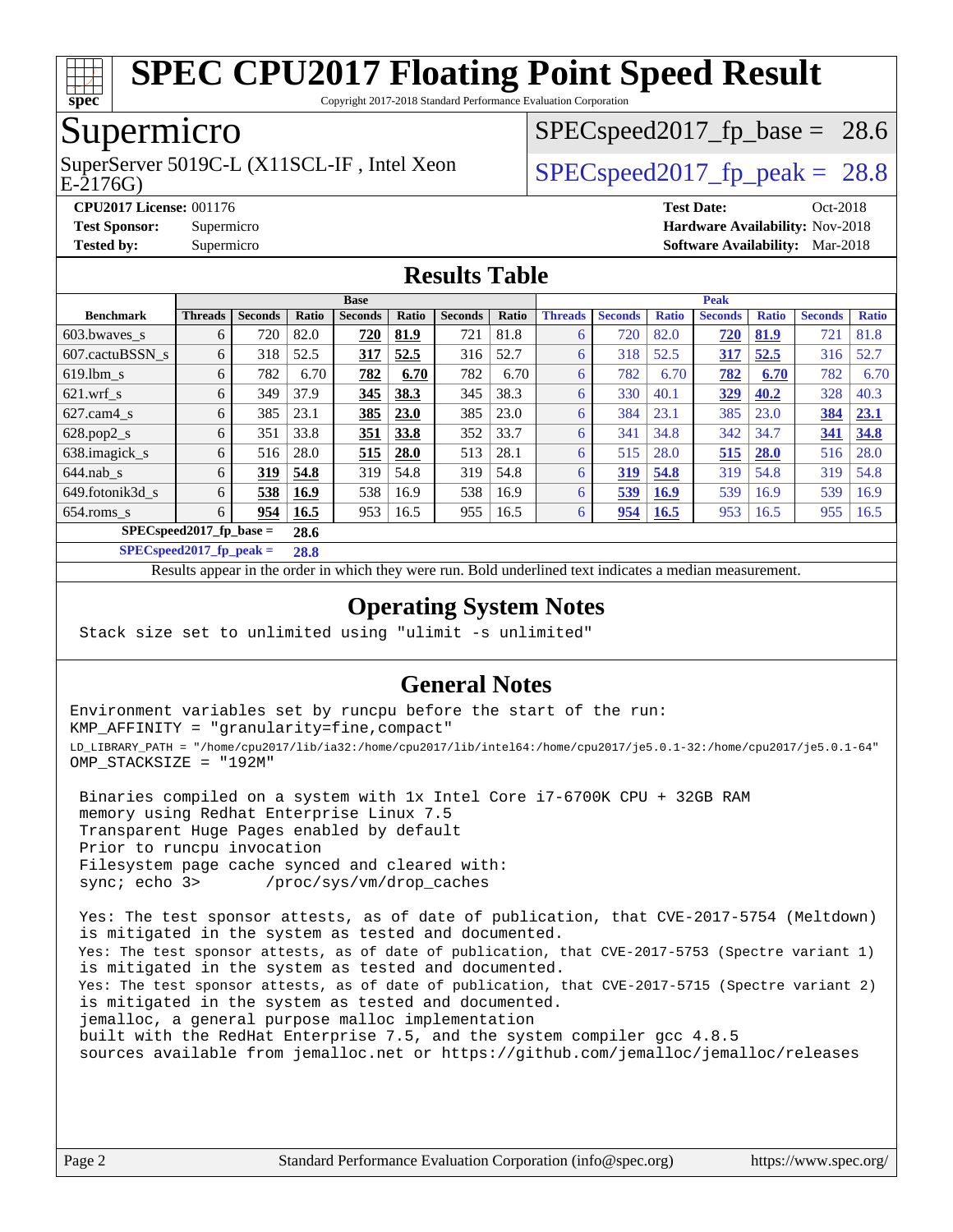

Copyright 2017-2018 Standard Performance Evaluation Corporation

### Supermicro

E-2176G) SuperServer 5019C-L (X11SCL-IF, Intel Xeon  $SPEC speed2017_fp\_peak = 28.8$ 

 $SPECspeed2017<sub>fp</sub> base = 28.6$ 

**[Tested by:](http://www.spec.org/auto/cpu2017/Docs/result-fields.html#Testedby)** Supermicro **[Software Availability:](http://www.spec.org/auto/cpu2017/Docs/result-fields.html#SoftwareAvailability)** Mar-2018

**[CPU2017 License:](http://www.spec.org/auto/cpu2017/Docs/result-fields.html#CPU2017License)** 001176 **[Test Date:](http://www.spec.org/auto/cpu2017/Docs/result-fields.html#TestDate)** Oct-2018 **[Test Sponsor:](http://www.spec.org/auto/cpu2017/Docs/result-fields.html#TestSponsor)** Supermicro **[Hardware Availability:](http://www.spec.org/auto/cpu2017/Docs/result-fields.html#HardwareAvailability)** Nov-2018

#### **[Platform Notes](http://www.spec.org/auto/cpu2017/Docs/result-fields.html#PlatformNotes)**

Page 3 Standard Performance Evaluation Corporation [\(info@spec.org\)](mailto:info@spec.org) <https://www.spec.org/> BIOS Settings: Hyper-Threading = Disable Sysinfo program /home/cpu2017/bin/sysinfo Rev: r5974 of 2018-05-19 9bcde8f2999c33d61f64985e45859ea9 running on linux-0lg1 Wed Oct 31 05:56:12 2018 SUT (System Under Test) info as seen by some common utilities. For more information on this section, see <https://www.spec.org/cpu2017/Docs/config.html#sysinfo> From /proc/cpuinfo model name : Intel(R) Xeon(R) E-2176G CPU @ 3.70GHz 1 "physical id"s (chips) 6 "processors" cores, siblings (Caution: counting these is hw and system dependent. The following excerpts from /proc/cpuinfo might not be reliable. Use with caution.) cpu cores : 6 siblings : 6 physical 0: cores 0 1 2 3 4 5 From lscpu: Architecture: x86\_64 CPU op-mode(s): 32-bit, 64-bit Byte Order: Little Endian  $CPU(s):$  6 On-line CPU(s) list: 0-5 Thread(s) per core: 1 Core(s) per socket: 6 Socket(s): 1 NUMA node(s): 1 Vendor ID: GenuineIntel CPU family: 6 Model: 158 Model name:  $Intel(R)$  Xeon(R) E-2176G CPU @ 3.70GHz Stepping: 10 CPU MHz: 4395.081 CPU max MHz: 4500.0000 CPU min MHz: 800.0000 BogoMIPS: 7391.99 Virtualization: VT-x L1d cache: 32K L1i cache: 32K L2 cache: 256K L3 cache: 12288K NUMA node0 CPU(s): 0-5 Flags: fpu vme de pse tsc msr pae mce cx8 apic sep mtrr pge mca cmov pat pse36 clflush dts acpi mmx fxsr sse sse2 ss ht tm pbe syscall nx pdpe1gb rdtscp **(Continued on next page)**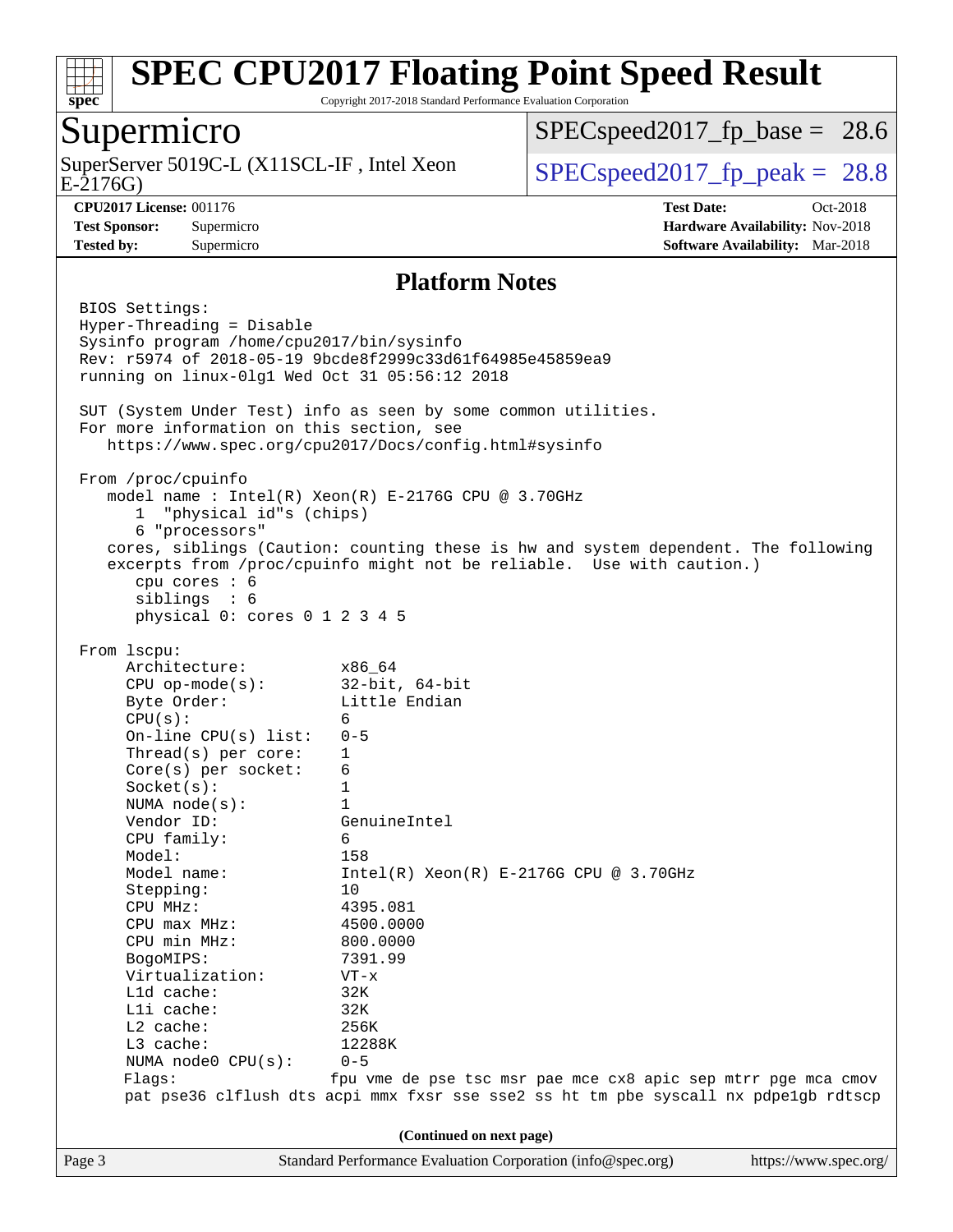

Copyright 2017-2018 Standard Performance Evaluation Corporation

### Supermicro

E-2176G) SuperServer 5019C-L (X11SCL-IF, Intel Xeon  $SPEC speed2017$  fp\_peak = 28.8

 $SPECspeed2017<sub>fp</sub> base = 28.6$ 

**[Tested by:](http://www.spec.org/auto/cpu2017/Docs/result-fields.html#Testedby)** Supermicro **[Software Availability:](http://www.spec.org/auto/cpu2017/Docs/result-fields.html#SoftwareAvailability)** Mar-2018

**[CPU2017 License:](http://www.spec.org/auto/cpu2017/Docs/result-fields.html#CPU2017License)** 001176 **[Test Date:](http://www.spec.org/auto/cpu2017/Docs/result-fields.html#TestDate)** Oct-2018 **[Test Sponsor:](http://www.spec.org/auto/cpu2017/Docs/result-fields.html#TestSponsor)** Supermicro **[Hardware Availability:](http://www.spec.org/auto/cpu2017/Docs/result-fields.html#HardwareAvailability)** Nov-2018

#### **[Platform Notes \(Continued\)](http://www.spec.org/auto/cpu2017/Docs/result-fields.html#PlatformNotes)**

 lm constant\_tsc art arch\_perfmon pebs bts rep\_good nopl xtopology nonstop\_tsc aperfmperf eagerfpu pni pclmulqdq dtes64 monitor ds\_cpl vmx smx est tm2 ssse3 sdbg fma cx16 xtpr pdcm pcid sse4\_1 sse4\_2 x2apic movbe popcnt tsc\_deadline\_timer aes xsave avx f16c rdrand lahf\_lm abm 3dnowprefetch ida arat epb invpcid\_single pln pts dtherm hwp hwp\_notify hwp\_act\_window hwp\_epp intel\_pt rsb\_ctxsw spec\_ctrl retpoline kaiser tpr\_shadow vnmi flexpriority ept vpid fsgsbase tsc\_adjust bmi1 hle avx2 smep bmi2 erms invpcid rtm mpx rdseed adx smap clflushopt xsaveopt xsavec xgetbv1 /proc/cpuinfo cache data cache size : 12288 KB From numactl --hardware WARNING: a numactl 'node' might or might not correspond to a physical chip. available: 1 nodes (0) node 0 cpus: 0 1 2 3 4 5 node 0 size: 32088 MB node 0 free: 24781 MB node distances: node 0 0: 10 From /proc/meminfo MemTotal: 32858692 kB HugePages Total: 0 Hugepagesize: 2048 kB From /etc/\*release\* /etc/\*version\* SuSE-release: SUSE Linux Enterprise Server 12 (x86\_64) VERSION = 12 PATCHLEVEL = 3 # This file is deprecated and will be removed in a future service pack or release. # Please check /etc/os-release for details about this release. os-release: NAME="SLES" VERSION="12-SP3" VERSION\_ID="12.3" PRETTY\_NAME="SUSE Linux Enterprise Server 12 SP3" ID="sles" ANSI\_COLOR="0;32" CPE\_NAME="cpe:/o:suse:sles:12:sp3" uname -a: Linux linux-0lg1 4.4.114-94.11-default #1 SMP Thu Feb 1 19:28:26 UTC 2018 (4309ff9) x86\_64 x86\_64 x86\_64 GNU/Linux Kernel self-reported vulnerability status: **(Continued on next page)**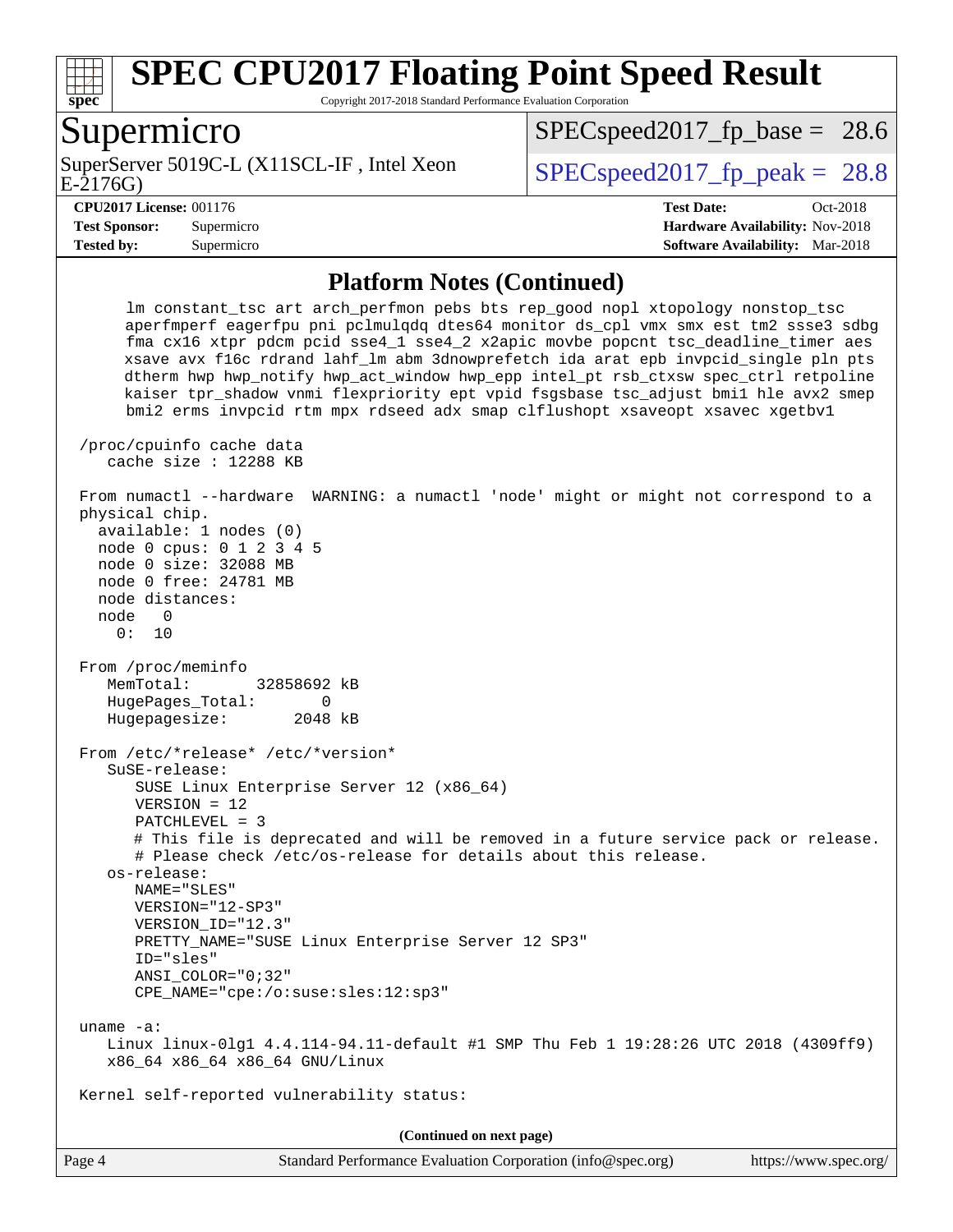

Copyright 2017-2018 Standard Performance Evaluation Corporation

# Supermicro

SuperServer 5019C-L (X11SCL-IF, Intel Xeon<br>E-2176G)

 $SPECspeed2017<sub>fp</sub> base = 28.6$ 

**[Tested by:](http://www.spec.org/auto/cpu2017/Docs/result-fields.html#Testedby)** Supermicro **[Software Availability:](http://www.spec.org/auto/cpu2017/Docs/result-fields.html#SoftwareAvailability)** Mar-2018

 $SPECspeed2017_fp\_peak = 28.8$ 

**[CPU2017 License:](http://www.spec.org/auto/cpu2017/Docs/result-fields.html#CPU2017License)** 001176 **[Test Date:](http://www.spec.org/auto/cpu2017/Docs/result-fields.html#TestDate)** Oct-2018 **[Test Sponsor:](http://www.spec.org/auto/cpu2017/Docs/result-fields.html#TestSponsor)** Supermicro **[Hardware Availability:](http://www.spec.org/auto/cpu2017/Docs/result-fields.html#HardwareAvailability)** Nov-2018

#### **[Platform Notes \(Continued\)](http://www.spec.org/auto/cpu2017/Docs/result-fields.html#PlatformNotes)**

 CVE-2017-5754 (Meltdown): Mitigation: PTI CVE-2017-5753 (Spectre variant 1): Mitigation: Barriers CVE-2017-5715 (Spectre variant 2): Mitigation: IBRS+IBPB

run-level 3 Oct 31 01:15

 SPEC is set to: /home/cpu2017 Filesystem Type Size Used Avail Use% Mounted on /dev/nvme0n1p4 xfs 435G 32G 404G 8% /home

 Additional information from dmidecode follows. WARNING: Use caution when you interpret this section. The 'dmidecode' program reads system data which is "intended to allow hardware to be accurately determined", but the intent may not be met, as there are frequent changes to hardware, firmware, and the "DMTF SMBIOS" standard.

 BIOS American Megatrends Inc. 1.0 09/14/2018 Memory:

2x Micron 18ADF2G72AZ-2G6H1R 16 GB 2 rank 2667

(End of data from sysinfo program)

#### **[Compiler Version Notes](http://www.spec.org/auto/cpu2017/Docs/result-fields.html#CompilerVersionNotes)**

| 619.1bm_s(base) 638.imagick_s(base, peak) 644.nab_s(base, peak)<br>CC                                                      |                          |
|----------------------------------------------------------------------------------------------------------------------------|--------------------------|
|                                                                                                                            |                          |
| icc (ICC) 18.0.2 20180210<br>Copyright (C) 1985-2018 Intel Corporation. All rights reserved.                               |                          |
|                                                                                                                            |                          |
| $CC$ 619.1bm $s$ (peak)                                                                                                    |                          |
| icc (ICC) 18.0.2 20180210<br>Copyright (C) 1985-2018 Intel Corporation. All rights reserved.                               |                          |
| FC 607.cactuBSSN s(base, peak)                                                                                             |                          |
| icpc (ICC) 18.0.2 20180210<br>Copyright (C) 1985-2018 Intel Corporation. All rights reserved.<br>icc (ICC) 18.0.2 20180210 |                          |
| Copyright (C) 1985-2018 Intel Corporation. All rights reserved.<br>ifort (IFORT) 18.0.2 20180210                           |                          |
| Copyright (C) 1985-2018 Intel Corporation. All rights reserved.                                                            |                          |
|                                                                                                                            | (Continued on next page) |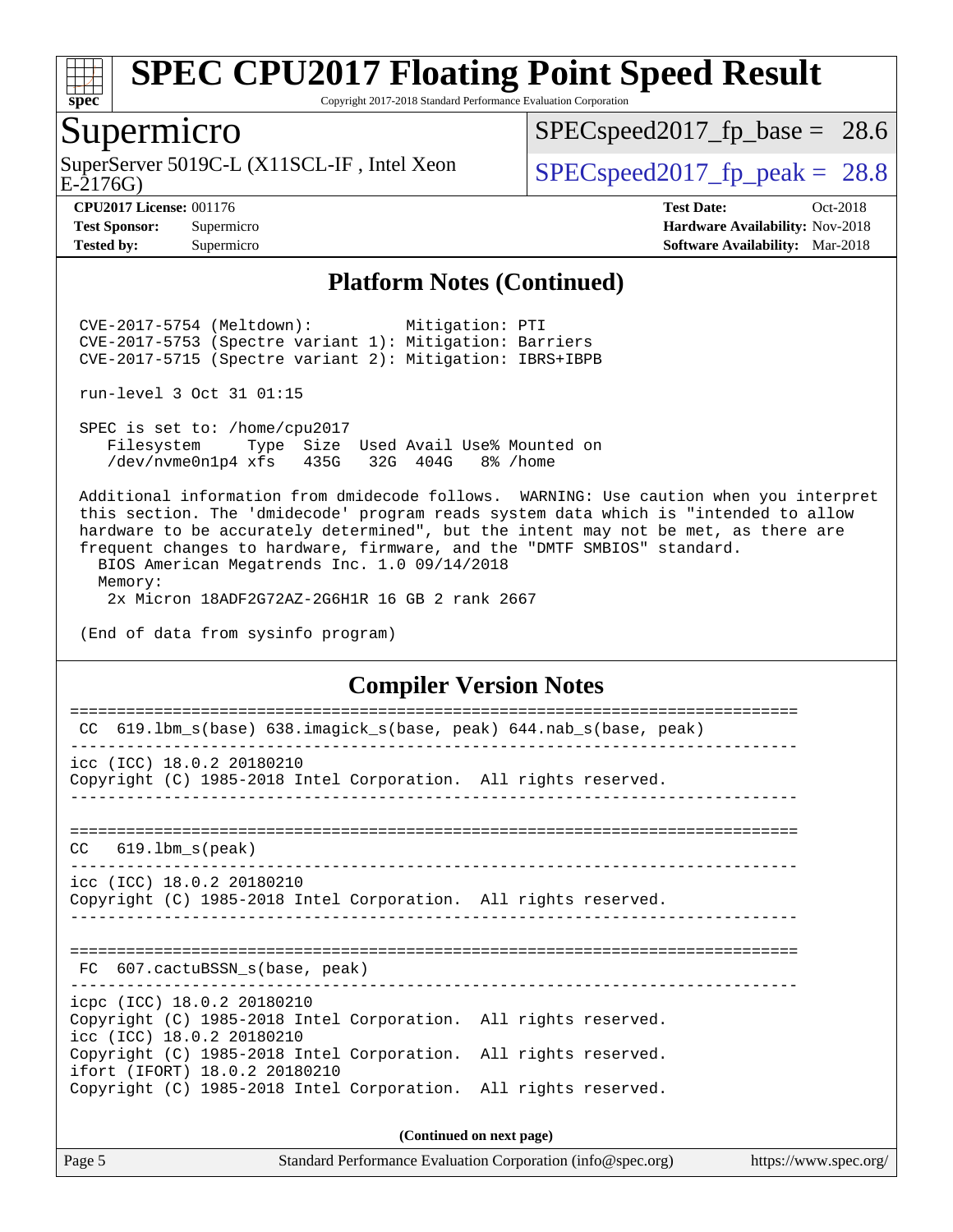

Copyright 2017-2018 Standard Performance Evaluation Corporation

### Supermicro

E-2176G) SuperServer 5019C-L (X11SCL-IF, Intel Xeon  $SPEC speed2017_fp\_peak = 28.8$ 

[SPECspeed2017\\_fp\\_base =](http://www.spec.org/auto/cpu2017/Docs/result-fields.html#SPECspeed2017fpbase) 28.6

**[CPU2017 License:](http://www.spec.org/auto/cpu2017/Docs/result-fields.html#CPU2017License)** 001176 **[Test Date:](http://www.spec.org/auto/cpu2017/Docs/result-fields.html#TestDate)** Oct-2018 **[Test Sponsor:](http://www.spec.org/auto/cpu2017/Docs/result-fields.html#TestSponsor)** Supermicro **[Hardware Availability:](http://www.spec.org/auto/cpu2017/Docs/result-fields.html#HardwareAvailability)** Nov-2018 **[Tested by:](http://www.spec.org/auto/cpu2017/Docs/result-fields.html#Testedby)** Supermicro **[Software Availability:](http://www.spec.org/auto/cpu2017/Docs/result-fields.html#SoftwareAvailability)** Mar-2018

### **[Compiler Version Notes \(Continued\)](http://www.spec.org/auto/cpu2017/Docs/result-fields.html#CompilerVersionNotes)**

| 603.bwaves_s(base) 649.fotonik3d_s(base) 654.roms_s(base, peak)<br>FC.                                                                                                                           |
|--------------------------------------------------------------------------------------------------------------------------------------------------------------------------------------------------|
| ifort (IFORT) 18.0.2 20180210<br>Copyright (C) 1985-2018 Intel Corporation. All rights reserved.                                                                                                 |
| 603.bwaves $s(\text{peak})$ 649.fotonik3d $s(\text{peak})$<br>FC.                                                                                                                                |
| ifort (IFORT) 18.0.2 20180210<br>Copyright (C) 1985-2018 Intel Corporation. All rights reserved.                                                                                                 |
| 621.wrf s(base) 627.cam4 s(base, peak) 628.pop2 s(base)<br>CC                                                                                                                                    |
| ifort (IFORT) 18.0.2 20180210<br>Copyright (C) 1985-2018 Intel Corporation. All rights reserved.<br>icc (ICC) 18.0.2 20180210<br>Copyright (C) 1985-2018 Intel Corporation. All rights reserved. |
| $621.wrf$ s(peak) $628.pop2$ s(peak)<br>CC                                                                                                                                                       |
| ifort (IFORT) 18.0.2 20180210<br>Copyright (C) 1985-2018 Intel Corporation. All rights reserved.<br>icc (ICC) 18.0.2 20180210<br>Copyright (C) 1985-2018 Intel Corporation. All rights reserved. |

# **[Base Compiler Invocation](http://www.spec.org/auto/cpu2017/Docs/result-fields.html#BaseCompilerInvocation)**

[C benchmarks](http://www.spec.org/auto/cpu2017/Docs/result-fields.html#Cbenchmarks): [icc -m64 -std=c11](http://www.spec.org/cpu2017/results/res2018q4/cpu2017-20181112-09574.flags.html#user_CCbase_intel_icc_64bit_c11_33ee0cdaae7deeeab2a9725423ba97205ce30f63b9926c2519791662299b76a0318f32ddfffdc46587804de3178b4f9328c46fa7c2b0cd779d7a61945c91cd35)

[Fortran benchmarks](http://www.spec.org/auto/cpu2017/Docs/result-fields.html#Fortranbenchmarks): [ifort -m64](http://www.spec.org/cpu2017/results/res2018q4/cpu2017-20181112-09574.flags.html#user_FCbase_intel_ifort_64bit_24f2bb282fbaeffd6157abe4f878425411749daecae9a33200eee2bee2fe76f3b89351d69a8130dd5949958ce389cf37ff59a95e7a40d588e8d3a57e0c3fd751)

[Benchmarks using both Fortran and C](http://www.spec.org/auto/cpu2017/Docs/result-fields.html#BenchmarksusingbothFortranandC): [ifort -m64](http://www.spec.org/cpu2017/results/res2018q4/cpu2017-20181112-09574.flags.html#user_CC_FCbase_intel_ifort_64bit_24f2bb282fbaeffd6157abe4f878425411749daecae9a33200eee2bee2fe76f3b89351d69a8130dd5949958ce389cf37ff59a95e7a40d588e8d3a57e0c3fd751) [icc -m64 -std=c11](http://www.spec.org/cpu2017/results/res2018q4/cpu2017-20181112-09574.flags.html#user_CC_FCbase_intel_icc_64bit_c11_33ee0cdaae7deeeab2a9725423ba97205ce30f63b9926c2519791662299b76a0318f32ddfffdc46587804de3178b4f9328c46fa7c2b0cd779d7a61945c91cd35)

**(Continued on next page)**

Page 6 Standard Performance Evaluation Corporation [\(info@spec.org\)](mailto:info@spec.org) <https://www.spec.org/>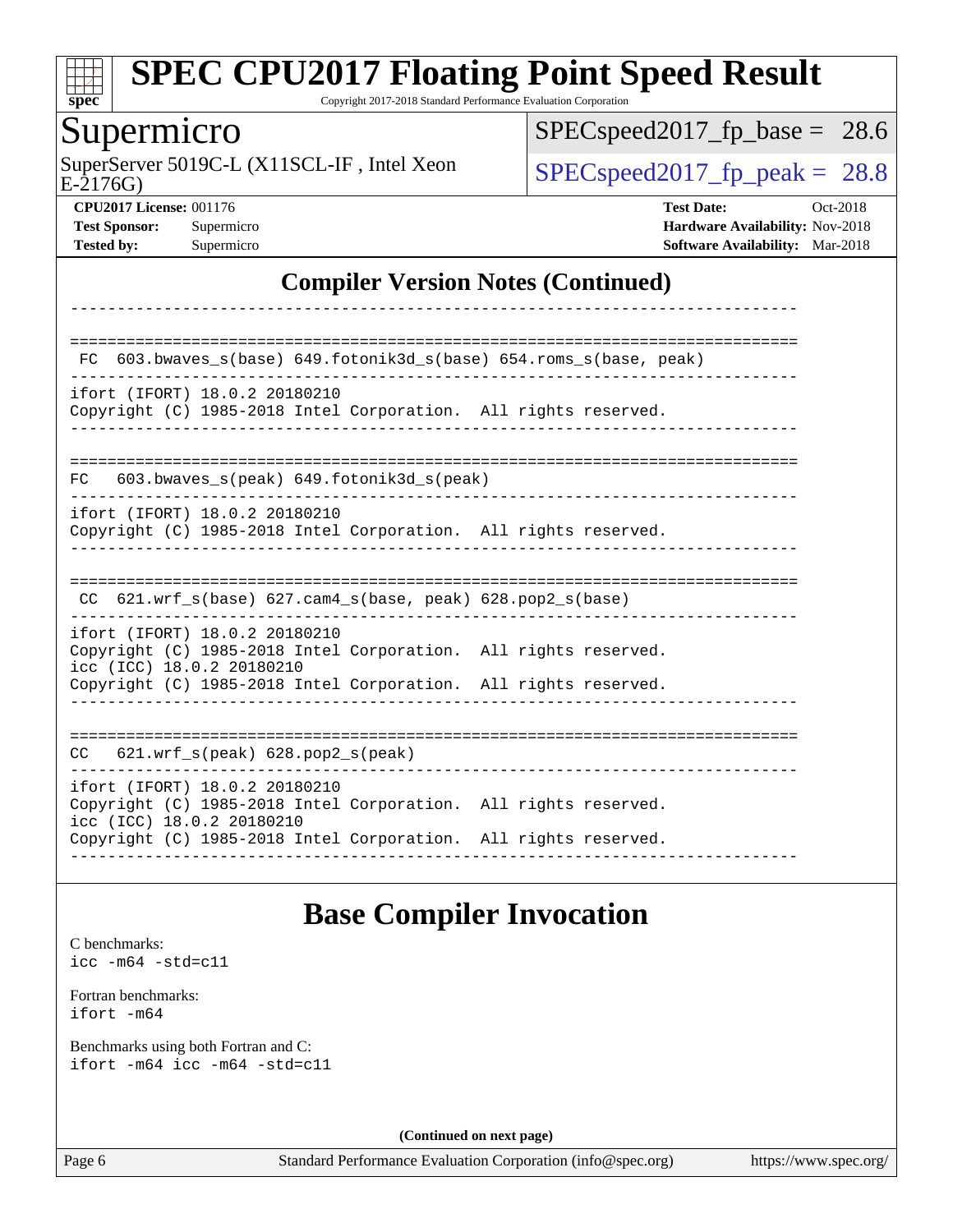

Copyright 2017-2018 Standard Performance Evaluation Corporation

### Supermicro

E-2176G) SuperServer 5019C-L (X11SCL-IF, Intel Xeon  $SPEC speed2017$  fp\_peak = 28.8

 $SPECspeed2017<sub>fp</sub> base = 28.6$ 

**[CPU2017 License:](http://www.spec.org/auto/cpu2017/Docs/result-fields.html#CPU2017License)** 001176 **[Test Date:](http://www.spec.org/auto/cpu2017/Docs/result-fields.html#TestDate)** Oct-2018 **[Test Sponsor:](http://www.spec.org/auto/cpu2017/Docs/result-fields.html#TestSponsor)** Supermicro **[Hardware Availability:](http://www.spec.org/auto/cpu2017/Docs/result-fields.html#HardwareAvailability)** Nov-2018 **[Tested by:](http://www.spec.org/auto/cpu2017/Docs/result-fields.html#Testedby)** Supermicro **[Software Availability:](http://www.spec.org/auto/cpu2017/Docs/result-fields.html#SoftwareAvailability)** Mar-2018

# **[Base Compiler Invocation \(Continued\)](http://www.spec.org/auto/cpu2017/Docs/result-fields.html#BaseCompilerInvocation)**

[Benchmarks using Fortran, C, and C++:](http://www.spec.org/auto/cpu2017/Docs/result-fields.html#BenchmarksusingFortranCandCXX) [icpc -m64](http://www.spec.org/cpu2017/results/res2018q4/cpu2017-20181112-09574.flags.html#user_CC_CXX_FCbase_intel_icpc_64bit_4ecb2543ae3f1412ef961e0650ca070fec7b7afdcd6ed48761b84423119d1bf6bdf5cad15b44d48e7256388bc77273b966e5eb805aefd121eb22e9299b2ec9d9) [icc -m64 -std=c11](http://www.spec.org/cpu2017/results/res2018q4/cpu2017-20181112-09574.flags.html#user_CC_CXX_FCbase_intel_icc_64bit_c11_33ee0cdaae7deeeab2a9725423ba97205ce30f63b9926c2519791662299b76a0318f32ddfffdc46587804de3178b4f9328c46fa7c2b0cd779d7a61945c91cd35) [ifort -m64](http://www.spec.org/cpu2017/results/res2018q4/cpu2017-20181112-09574.flags.html#user_CC_CXX_FCbase_intel_ifort_64bit_24f2bb282fbaeffd6157abe4f878425411749daecae9a33200eee2bee2fe76f3b89351d69a8130dd5949958ce389cf37ff59a95e7a40d588e8d3a57e0c3fd751)

**[Base Portability Flags](http://www.spec.org/auto/cpu2017/Docs/result-fields.html#BasePortabilityFlags)**

 603.bwaves\_s: [-DSPEC\\_LP64](http://www.spec.org/cpu2017/results/res2018q4/cpu2017-20181112-09574.flags.html#suite_basePORTABILITY603_bwaves_s_DSPEC_LP64) 607.cactuBSSN\_s: [-DSPEC\\_LP64](http://www.spec.org/cpu2017/results/res2018q4/cpu2017-20181112-09574.flags.html#suite_basePORTABILITY607_cactuBSSN_s_DSPEC_LP64) 619.lbm\_s: [-DSPEC\\_LP64](http://www.spec.org/cpu2017/results/res2018q4/cpu2017-20181112-09574.flags.html#suite_basePORTABILITY619_lbm_s_DSPEC_LP64) 621.wrf\_s: [-DSPEC\\_LP64](http://www.spec.org/cpu2017/results/res2018q4/cpu2017-20181112-09574.flags.html#suite_basePORTABILITY621_wrf_s_DSPEC_LP64) [-DSPEC\\_CASE\\_FLAG](http://www.spec.org/cpu2017/results/res2018q4/cpu2017-20181112-09574.flags.html#b621.wrf_s_baseCPORTABILITY_DSPEC_CASE_FLAG) [-convert big\\_endian](http://www.spec.org/cpu2017/results/res2018q4/cpu2017-20181112-09574.flags.html#user_baseFPORTABILITY621_wrf_s_convert_big_endian_c3194028bc08c63ac5d04de18c48ce6d347e4e562e8892b8bdbdc0214820426deb8554edfa529a3fb25a586e65a3d812c835984020483e7e73212c4d31a38223) 627.cam4\_s: [-DSPEC\\_LP64](http://www.spec.org/cpu2017/results/res2018q4/cpu2017-20181112-09574.flags.html#suite_basePORTABILITY627_cam4_s_DSPEC_LP64) [-DSPEC\\_CASE\\_FLAG](http://www.spec.org/cpu2017/results/res2018q4/cpu2017-20181112-09574.flags.html#b627.cam4_s_baseCPORTABILITY_DSPEC_CASE_FLAG) 628.pop2\_s: [-DSPEC\\_LP64](http://www.spec.org/cpu2017/results/res2018q4/cpu2017-20181112-09574.flags.html#suite_basePORTABILITY628_pop2_s_DSPEC_LP64) [-DSPEC\\_CASE\\_FLAG](http://www.spec.org/cpu2017/results/res2018q4/cpu2017-20181112-09574.flags.html#b628.pop2_s_baseCPORTABILITY_DSPEC_CASE_FLAG) [-convert big\\_endian](http://www.spec.org/cpu2017/results/res2018q4/cpu2017-20181112-09574.flags.html#user_baseFPORTABILITY628_pop2_s_convert_big_endian_c3194028bc08c63ac5d04de18c48ce6d347e4e562e8892b8bdbdc0214820426deb8554edfa529a3fb25a586e65a3d812c835984020483e7e73212c4d31a38223) [-assume byterecl](http://www.spec.org/cpu2017/results/res2018q4/cpu2017-20181112-09574.flags.html#user_baseFPORTABILITY628_pop2_s_assume_byterecl_7e47d18b9513cf18525430bbf0f2177aa9bf368bc7a059c09b2c06a34b53bd3447c950d3f8d6c70e3faf3a05c8557d66a5798b567902e8849adc142926523472) 638.imagick\_s: [-DSPEC\\_LP64](http://www.spec.org/cpu2017/results/res2018q4/cpu2017-20181112-09574.flags.html#suite_basePORTABILITY638_imagick_s_DSPEC_LP64) 644.nab\_s: [-DSPEC\\_LP64](http://www.spec.org/cpu2017/results/res2018q4/cpu2017-20181112-09574.flags.html#suite_basePORTABILITY644_nab_s_DSPEC_LP64) 649.fotonik3d\_s: [-DSPEC\\_LP64](http://www.spec.org/cpu2017/results/res2018q4/cpu2017-20181112-09574.flags.html#suite_basePORTABILITY649_fotonik3d_s_DSPEC_LP64) 654.roms\_s: [-DSPEC\\_LP64](http://www.spec.org/cpu2017/results/res2018q4/cpu2017-20181112-09574.flags.html#suite_basePORTABILITY654_roms_s_DSPEC_LP64)

# **[Base Optimization Flags](http://www.spec.org/auto/cpu2017/Docs/result-fields.html#BaseOptimizationFlags)**

#### [C benchmarks](http://www.spec.org/auto/cpu2017/Docs/result-fields.html#Cbenchmarks):

[-Wl,-z,muldefs](http://www.spec.org/cpu2017/results/res2018q4/cpu2017-20181112-09574.flags.html#user_CCbase_link_force_multiple1_b4cbdb97b34bdee9ceefcfe54f4c8ea74255f0b02a4b23e853cdb0e18eb4525ac79b5a88067c842dd0ee6996c24547a27a4b99331201badda8798ef8a743f577) [-xCORE-AVX2](http://www.spec.org/cpu2017/results/res2018q4/cpu2017-20181112-09574.flags.html#user_CCbase_f-xCORE-AVX2) [-ipo](http://www.spec.org/cpu2017/results/res2018q4/cpu2017-20181112-09574.flags.html#user_CCbase_f-ipo) [-O3](http://www.spec.org/cpu2017/results/res2018q4/cpu2017-20181112-09574.flags.html#user_CCbase_f-O3) [-no-prec-div](http://www.spec.org/cpu2017/results/res2018q4/cpu2017-20181112-09574.flags.html#user_CCbase_f-no-prec-div) [-qopt-prefetch](http://www.spec.org/cpu2017/results/res2018q4/cpu2017-20181112-09574.flags.html#user_CCbase_f-qopt-prefetch) [-ffinite-math-only](http://www.spec.org/cpu2017/results/res2018q4/cpu2017-20181112-09574.flags.html#user_CCbase_f_finite_math_only_cb91587bd2077682c4b38af759c288ed7c732db004271a9512da14a4f8007909a5f1427ecbf1a0fb78ff2a814402c6114ac565ca162485bbcae155b5e4258871) [-qopt-mem-layout-trans=3](http://www.spec.org/cpu2017/results/res2018q4/cpu2017-20181112-09574.flags.html#user_CCbase_f-qopt-mem-layout-trans_de80db37974c74b1f0e20d883f0b675c88c3b01e9d123adea9b28688d64333345fb62bc4a798493513fdb68f60282f9a726aa07f478b2f7113531aecce732043) [-qopenmp](http://www.spec.org/cpu2017/results/res2018q4/cpu2017-20181112-09574.flags.html#user_CCbase_qopenmp_16be0c44f24f464004c6784a7acb94aca937f053568ce72f94b139a11c7c168634a55f6653758ddd83bcf7b8463e8028bb0b48b77bcddc6b78d5d95bb1df2967) [-DSPEC\\_OPENMP](http://www.spec.org/cpu2017/results/res2018q4/cpu2017-20181112-09574.flags.html#suite_CCbase_DSPEC_OPENMP) [-L/usr/local/je5.0.1-64/lib](http://www.spec.org/cpu2017/results/res2018q4/cpu2017-20181112-09574.flags.html#user_CCbase_jemalloc_link_path64_4b10a636b7bce113509b17f3bd0d6226c5fb2346b9178c2d0232c14f04ab830f976640479e5c33dc2bcbbdad86ecfb6634cbbd4418746f06f368b512fced5394) [-ljemalloc](http://www.spec.org/cpu2017/results/res2018q4/cpu2017-20181112-09574.flags.html#user_CCbase_jemalloc_link_lib_d1249b907c500fa1c0672f44f562e3d0f79738ae9e3c4a9c376d49f265a04b9c99b167ecedbf6711b3085be911c67ff61f150a17b3472be731631ba4d0471706)

[Fortran benchmarks](http://www.spec.org/auto/cpu2017/Docs/result-fields.html#Fortranbenchmarks):

[-Wl,-z,muldefs](http://www.spec.org/cpu2017/results/res2018q4/cpu2017-20181112-09574.flags.html#user_FCbase_link_force_multiple1_b4cbdb97b34bdee9ceefcfe54f4c8ea74255f0b02a4b23e853cdb0e18eb4525ac79b5a88067c842dd0ee6996c24547a27a4b99331201badda8798ef8a743f577) [-DSPEC\\_OPENMP](http://www.spec.org/cpu2017/results/res2018q4/cpu2017-20181112-09574.flags.html#suite_FCbase_DSPEC_OPENMP) [-xCORE-AVX2](http://www.spec.org/cpu2017/results/res2018q4/cpu2017-20181112-09574.flags.html#user_FCbase_f-xCORE-AVX2) [-ipo](http://www.spec.org/cpu2017/results/res2018q4/cpu2017-20181112-09574.flags.html#user_FCbase_f-ipo) [-O3](http://www.spec.org/cpu2017/results/res2018q4/cpu2017-20181112-09574.flags.html#user_FCbase_f-O3) [-no-prec-div](http://www.spec.org/cpu2017/results/res2018q4/cpu2017-20181112-09574.flags.html#user_FCbase_f-no-prec-div) [-qopt-prefetch](http://www.spec.org/cpu2017/results/res2018q4/cpu2017-20181112-09574.flags.html#user_FCbase_f-qopt-prefetch) [-ffinite-math-only](http://www.spec.org/cpu2017/results/res2018q4/cpu2017-20181112-09574.flags.html#user_FCbase_f_finite_math_only_cb91587bd2077682c4b38af759c288ed7c732db004271a9512da14a4f8007909a5f1427ecbf1a0fb78ff2a814402c6114ac565ca162485bbcae155b5e4258871) [-qopt-mem-layout-trans=3](http://www.spec.org/cpu2017/results/res2018q4/cpu2017-20181112-09574.flags.html#user_FCbase_f-qopt-mem-layout-trans_de80db37974c74b1f0e20d883f0b675c88c3b01e9d123adea9b28688d64333345fb62bc4a798493513fdb68f60282f9a726aa07f478b2f7113531aecce732043) [-qopenmp](http://www.spec.org/cpu2017/results/res2018q4/cpu2017-20181112-09574.flags.html#user_FCbase_qopenmp_16be0c44f24f464004c6784a7acb94aca937f053568ce72f94b139a11c7c168634a55f6653758ddd83bcf7b8463e8028bb0b48b77bcddc6b78d5d95bb1df2967) [-nostandard-realloc-lhs](http://www.spec.org/cpu2017/results/res2018q4/cpu2017-20181112-09574.flags.html#user_FCbase_f_2003_std_realloc_82b4557e90729c0f113870c07e44d33d6f5a304b4f63d4c15d2d0f1fab99f5daaed73bdb9275d9ae411527f28b936061aa8b9c8f2d63842963b95c9dd6426b8a) [-L/usr/local/je5.0.1-64/lib](http://www.spec.org/cpu2017/results/res2018q4/cpu2017-20181112-09574.flags.html#user_FCbase_jemalloc_link_path64_4b10a636b7bce113509b17f3bd0d6226c5fb2346b9178c2d0232c14f04ab830f976640479e5c33dc2bcbbdad86ecfb6634cbbd4418746f06f368b512fced5394) [-ljemalloc](http://www.spec.org/cpu2017/results/res2018q4/cpu2017-20181112-09574.flags.html#user_FCbase_jemalloc_link_lib_d1249b907c500fa1c0672f44f562e3d0f79738ae9e3c4a9c376d49f265a04b9c99b167ecedbf6711b3085be911c67ff61f150a17b3472be731631ba4d0471706)

[Benchmarks using both Fortran and C](http://www.spec.org/auto/cpu2017/Docs/result-fields.html#BenchmarksusingbothFortranandC):

[-Wl,-z,muldefs](http://www.spec.org/cpu2017/results/res2018q4/cpu2017-20181112-09574.flags.html#user_CC_FCbase_link_force_multiple1_b4cbdb97b34bdee9ceefcfe54f4c8ea74255f0b02a4b23e853cdb0e18eb4525ac79b5a88067c842dd0ee6996c24547a27a4b99331201badda8798ef8a743f577) [-xCORE-AVX2](http://www.spec.org/cpu2017/results/res2018q4/cpu2017-20181112-09574.flags.html#user_CC_FCbase_f-xCORE-AVX2) [-ipo](http://www.spec.org/cpu2017/results/res2018q4/cpu2017-20181112-09574.flags.html#user_CC_FCbase_f-ipo) [-O3](http://www.spec.org/cpu2017/results/res2018q4/cpu2017-20181112-09574.flags.html#user_CC_FCbase_f-O3) [-no-prec-div](http://www.spec.org/cpu2017/results/res2018q4/cpu2017-20181112-09574.flags.html#user_CC_FCbase_f-no-prec-div) [-qopt-prefetch](http://www.spec.org/cpu2017/results/res2018q4/cpu2017-20181112-09574.flags.html#user_CC_FCbase_f-qopt-prefetch) [-ffinite-math-only](http://www.spec.org/cpu2017/results/res2018q4/cpu2017-20181112-09574.flags.html#user_CC_FCbase_f_finite_math_only_cb91587bd2077682c4b38af759c288ed7c732db004271a9512da14a4f8007909a5f1427ecbf1a0fb78ff2a814402c6114ac565ca162485bbcae155b5e4258871) [-qopt-mem-layout-trans=3](http://www.spec.org/cpu2017/results/res2018q4/cpu2017-20181112-09574.flags.html#user_CC_FCbase_f-qopt-mem-layout-trans_de80db37974c74b1f0e20d883f0b675c88c3b01e9d123adea9b28688d64333345fb62bc4a798493513fdb68f60282f9a726aa07f478b2f7113531aecce732043) [-qopenmp](http://www.spec.org/cpu2017/results/res2018q4/cpu2017-20181112-09574.flags.html#user_CC_FCbase_qopenmp_16be0c44f24f464004c6784a7acb94aca937f053568ce72f94b139a11c7c168634a55f6653758ddd83bcf7b8463e8028bb0b48b77bcddc6b78d5d95bb1df2967) [-DSPEC\\_OPENMP](http://www.spec.org/cpu2017/results/res2018q4/cpu2017-20181112-09574.flags.html#suite_CC_FCbase_DSPEC_OPENMP) [-nostandard-realloc-lhs](http://www.spec.org/cpu2017/results/res2018q4/cpu2017-20181112-09574.flags.html#user_CC_FCbase_f_2003_std_realloc_82b4557e90729c0f113870c07e44d33d6f5a304b4f63d4c15d2d0f1fab99f5daaed73bdb9275d9ae411527f28b936061aa8b9c8f2d63842963b95c9dd6426b8a) [-L/usr/local/je5.0.1-64/lib](http://www.spec.org/cpu2017/results/res2018q4/cpu2017-20181112-09574.flags.html#user_CC_FCbase_jemalloc_link_path64_4b10a636b7bce113509b17f3bd0d6226c5fb2346b9178c2d0232c14f04ab830f976640479e5c33dc2bcbbdad86ecfb6634cbbd4418746f06f368b512fced5394) [-ljemalloc](http://www.spec.org/cpu2017/results/res2018q4/cpu2017-20181112-09574.flags.html#user_CC_FCbase_jemalloc_link_lib_d1249b907c500fa1c0672f44f562e3d0f79738ae9e3c4a9c376d49f265a04b9c99b167ecedbf6711b3085be911c67ff61f150a17b3472be731631ba4d0471706)

#### [Benchmarks using Fortran, C, and C++:](http://www.spec.org/auto/cpu2017/Docs/result-fields.html#BenchmarksusingFortranCandCXX)

[-Wl,-z,muldefs](http://www.spec.org/cpu2017/results/res2018q4/cpu2017-20181112-09574.flags.html#user_CC_CXX_FCbase_link_force_multiple1_b4cbdb97b34bdee9ceefcfe54f4c8ea74255f0b02a4b23e853cdb0e18eb4525ac79b5a88067c842dd0ee6996c24547a27a4b99331201badda8798ef8a743f577) [-xCORE-AVX2](http://www.spec.org/cpu2017/results/res2018q4/cpu2017-20181112-09574.flags.html#user_CC_CXX_FCbase_f-xCORE-AVX2) [-ipo](http://www.spec.org/cpu2017/results/res2018q4/cpu2017-20181112-09574.flags.html#user_CC_CXX_FCbase_f-ipo) [-O3](http://www.spec.org/cpu2017/results/res2018q4/cpu2017-20181112-09574.flags.html#user_CC_CXX_FCbase_f-O3) [-no-prec-div](http://www.spec.org/cpu2017/results/res2018q4/cpu2017-20181112-09574.flags.html#user_CC_CXX_FCbase_f-no-prec-div) [-qopt-prefetch](http://www.spec.org/cpu2017/results/res2018q4/cpu2017-20181112-09574.flags.html#user_CC_CXX_FCbase_f-qopt-prefetch) [-ffinite-math-only](http://www.spec.org/cpu2017/results/res2018q4/cpu2017-20181112-09574.flags.html#user_CC_CXX_FCbase_f_finite_math_only_cb91587bd2077682c4b38af759c288ed7c732db004271a9512da14a4f8007909a5f1427ecbf1a0fb78ff2a814402c6114ac565ca162485bbcae155b5e4258871) [-qopt-mem-layout-trans=3](http://www.spec.org/cpu2017/results/res2018q4/cpu2017-20181112-09574.flags.html#user_CC_CXX_FCbase_f-qopt-mem-layout-trans_de80db37974c74b1f0e20d883f0b675c88c3b01e9d123adea9b28688d64333345fb62bc4a798493513fdb68f60282f9a726aa07f478b2f7113531aecce732043) [-qopenmp](http://www.spec.org/cpu2017/results/res2018q4/cpu2017-20181112-09574.flags.html#user_CC_CXX_FCbase_qopenmp_16be0c44f24f464004c6784a7acb94aca937f053568ce72f94b139a11c7c168634a55f6653758ddd83bcf7b8463e8028bb0b48b77bcddc6b78d5d95bb1df2967) [-DSPEC\\_OPENMP](http://www.spec.org/cpu2017/results/res2018q4/cpu2017-20181112-09574.flags.html#suite_CC_CXX_FCbase_DSPEC_OPENMP) [-nostandard-realloc-lhs](http://www.spec.org/cpu2017/results/res2018q4/cpu2017-20181112-09574.flags.html#user_CC_CXX_FCbase_f_2003_std_realloc_82b4557e90729c0f113870c07e44d33d6f5a304b4f63d4c15d2d0f1fab99f5daaed73bdb9275d9ae411527f28b936061aa8b9c8f2d63842963b95c9dd6426b8a) [-L/usr/local/je5.0.1-64/lib](http://www.spec.org/cpu2017/results/res2018q4/cpu2017-20181112-09574.flags.html#user_CC_CXX_FCbase_jemalloc_link_path64_4b10a636b7bce113509b17f3bd0d6226c5fb2346b9178c2d0232c14f04ab830f976640479e5c33dc2bcbbdad86ecfb6634cbbd4418746f06f368b512fced5394) [-ljemalloc](http://www.spec.org/cpu2017/results/res2018q4/cpu2017-20181112-09574.flags.html#user_CC_CXX_FCbase_jemalloc_link_lib_d1249b907c500fa1c0672f44f562e3d0f79738ae9e3c4a9c376d49f265a04b9c99b167ecedbf6711b3085be911c67ff61f150a17b3472be731631ba4d0471706)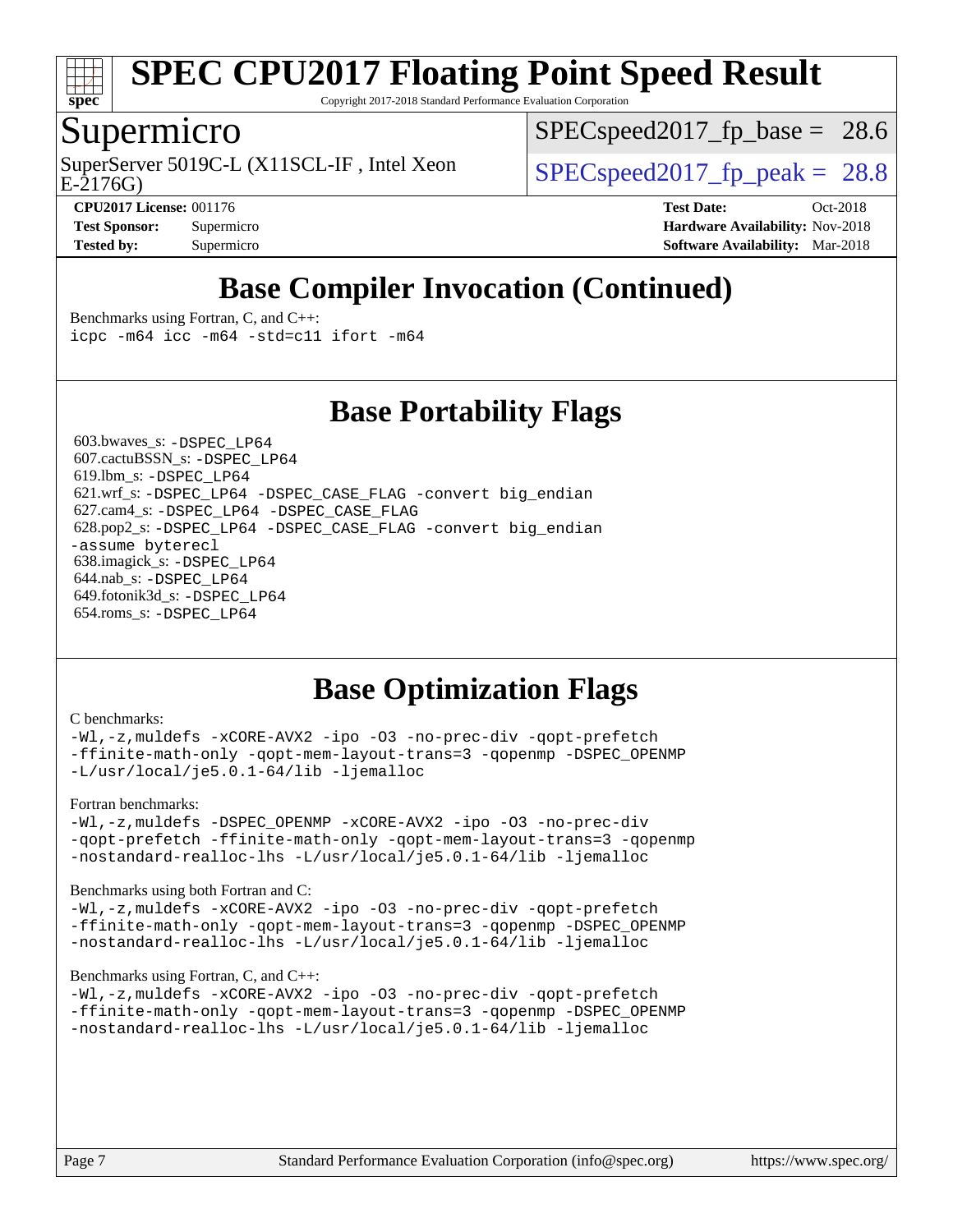

Copyright 2017-2018 Standard Performance Evaluation Corporation

### Supermicro

E-2176G) SuperServer 5019C-L (X11SCL-IF, Intel Xeon  $\vert$  [SPECspeed2017\\_fp\\_peak =](http://www.spec.org/auto/cpu2017/Docs/result-fields.html#SPECspeed2017fppeak) 28.8

 $SPECspeed2017<sub>fp</sub> base = 28.6$ 

**[CPU2017 License:](http://www.spec.org/auto/cpu2017/Docs/result-fields.html#CPU2017License)** 001176 **[Test Date:](http://www.spec.org/auto/cpu2017/Docs/result-fields.html#TestDate)** Oct-2018 **[Test Sponsor:](http://www.spec.org/auto/cpu2017/Docs/result-fields.html#TestSponsor)** Supermicro **[Hardware Availability:](http://www.spec.org/auto/cpu2017/Docs/result-fields.html#HardwareAvailability)** Nov-2018 **[Tested by:](http://www.spec.org/auto/cpu2017/Docs/result-fields.html#Testedby)** Supermicro **[Software Availability:](http://www.spec.org/auto/cpu2017/Docs/result-fields.html#SoftwareAvailability)** Mar-2018

# **[Peak Compiler Invocation](http://www.spec.org/auto/cpu2017/Docs/result-fields.html#PeakCompilerInvocation)**

[C benchmarks](http://www.spec.org/auto/cpu2017/Docs/result-fields.html#Cbenchmarks): [icc -m64 -std=c11](http://www.spec.org/cpu2017/results/res2018q4/cpu2017-20181112-09574.flags.html#user_CCpeak_intel_icc_64bit_c11_33ee0cdaae7deeeab2a9725423ba97205ce30f63b9926c2519791662299b76a0318f32ddfffdc46587804de3178b4f9328c46fa7c2b0cd779d7a61945c91cd35)

[Fortran benchmarks](http://www.spec.org/auto/cpu2017/Docs/result-fields.html#Fortranbenchmarks): [ifort -m64](http://www.spec.org/cpu2017/results/res2018q4/cpu2017-20181112-09574.flags.html#user_FCpeak_intel_ifort_64bit_24f2bb282fbaeffd6157abe4f878425411749daecae9a33200eee2bee2fe76f3b89351d69a8130dd5949958ce389cf37ff59a95e7a40d588e8d3a57e0c3fd751)

[Benchmarks using both Fortran and C](http://www.spec.org/auto/cpu2017/Docs/result-fields.html#BenchmarksusingbothFortranandC): [ifort -m64](http://www.spec.org/cpu2017/results/res2018q4/cpu2017-20181112-09574.flags.html#user_CC_FCpeak_intel_ifort_64bit_24f2bb282fbaeffd6157abe4f878425411749daecae9a33200eee2bee2fe76f3b89351d69a8130dd5949958ce389cf37ff59a95e7a40d588e8d3a57e0c3fd751) [icc -m64 -std=c11](http://www.spec.org/cpu2017/results/res2018q4/cpu2017-20181112-09574.flags.html#user_CC_FCpeak_intel_icc_64bit_c11_33ee0cdaae7deeeab2a9725423ba97205ce30f63b9926c2519791662299b76a0318f32ddfffdc46587804de3178b4f9328c46fa7c2b0cd779d7a61945c91cd35)

[Benchmarks using Fortran, C, and C++:](http://www.spec.org/auto/cpu2017/Docs/result-fields.html#BenchmarksusingFortranCandCXX) [icpc -m64](http://www.spec.org/cpu2017/results/res2018q4/cpu2017-20181112-09574.flags.html#user_CC_CXX_FCpeak_intel_icpc_64bit_4ecb2543ae3f1412ef961e0650ca070fec7b7afdcd6ed48761b84423119d1bf6bdf5cad15b44d48e7256388bc77273b966e5eb805aefd121eb22e9299b2ec9d9) [icc -m64 -std=c11](http://www.spec.org/cpu2017/results/res2018q4/cpu2017-20181112-09574.flags.html#user_CC_CXX_FCpeak_intel_icc_64bit_c11_33ee0cdaae7deeeab2a9725423ba97205ce30f63b9926c2519791662299b76a0318f32ddfffdc46587804de3178b4f9328c46fa7c2b0cd779d7a61945c91cd35) [ifort -m64](http://www.spec.org/cpu2017/results/res2018q4/cpu2017-20181112-09574.flags.html#user_CC_CXX_FCpeak_intel_ifort_64bit_24f2bb282fbaeffd6157abe4f878425411749daecae9a33200eee2bee2fe76f3b89351d69a8130dd5949958ce389cf37ff59a95e7a40d588e8d3a57e0c3fd751)

# **[Peak Portability Flags](http://www.spec.org/auto/cpu2017/Docs/result-fields.html#PeakPortabilityFlags)**

Same as Base Portability Flags

# **[Peak Optimization Flags](http://www.spec.org/auto/cpu2017/Docs/result-fields.html#PeakOptimizationFlags)**

[C benchmarks](http://www.spec.org/auto/cpu2017/Docs/result-fields.html#Cbenchmarks):

619.lbm\_s: basepeak = yes

```
 638.imagick_s: -xCORE-AVX2 -ipo -O3 -no-prec-div -qopt-prefetch
-ffinite-math-only -qopt-mem-layout-trans=3 -qopenmp
-DSPEC_OPENMP
```
 $644.nab$ <sub>S</sub>: basepeak = yes

[Fortran benchmarks](http://www.spec.org/auto/cpu2017/Docs/result-fields.html#Fortranbenchmarks):

 $603.bwaves$  s: basepeak = yes

```
 649.fotonik3d_s: -prof-gen(pass 1) -prof-use(pass 2) -DSPEC_SUPPRESS_OPENMP
-DSPEC_OPENMP -O2 -xCORE-AVX2 -qopt-prefetch -ipo -O3
-ffinite-math-only -no-prec-div -qopt-mem-layout-trans=3
-qopenmp -nostandard-realloc-lhs
```
654.roms\_s: basepeak = yes

[Benchmarks using both Fortran and C](http://www.spec.org/auto/cpu2017/Docs/result-fields.html#BenchmarksusingbothFortranandC):

**(Continued on next page)**